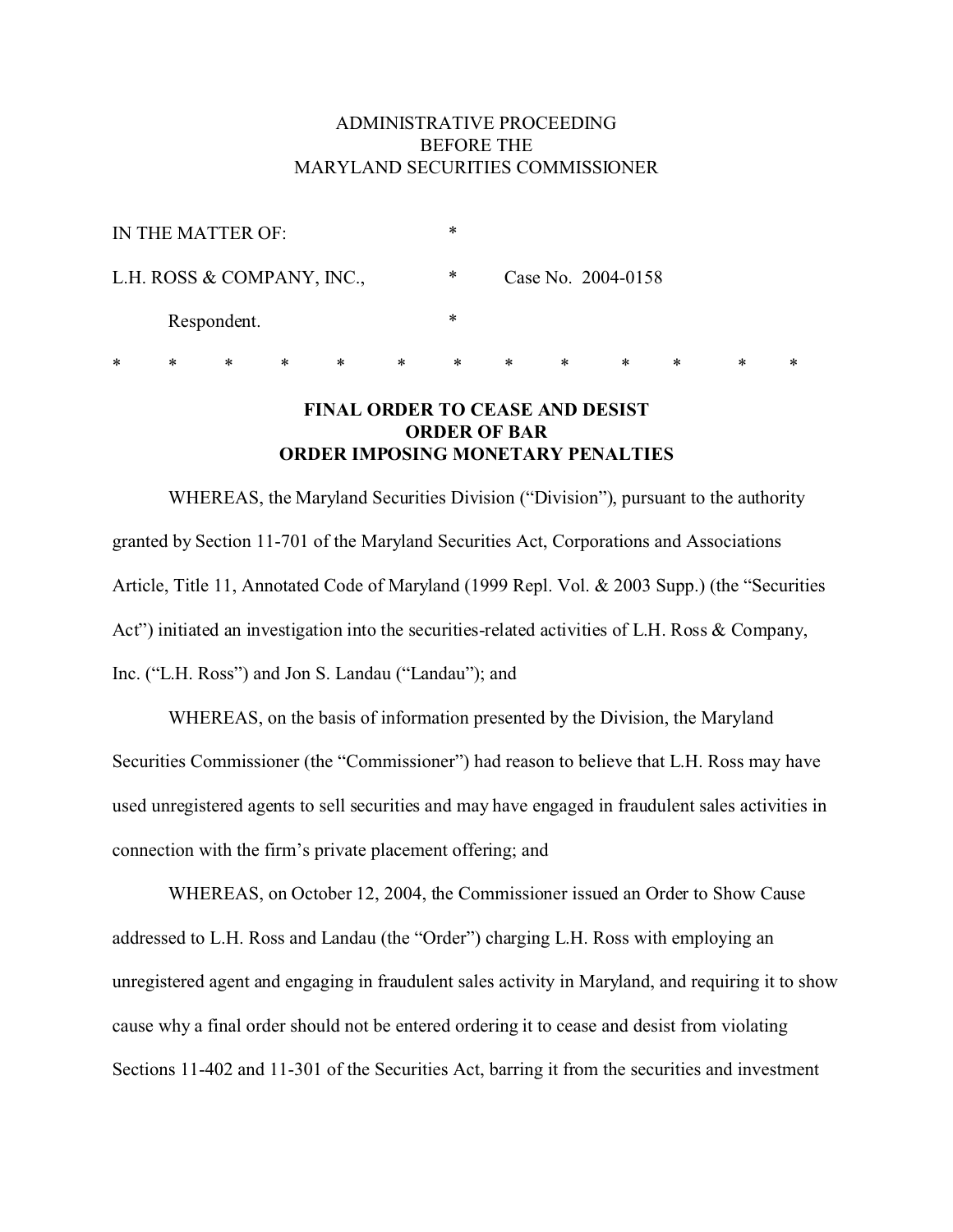advisory business in Maryland, imposing a civil monetary penalty, and revoking its broker-dealer registration; and

WHEREAS, Landau answered the Order and entered into a Consent Order requiring Landau to cease and desist from further violations of Sections 11-301, 11-401 and 11-501 of the Act, fining him \$5,000 and revoking his registration as a broker-dealer agent; and

WHEREAS, through counsel, L.H. Ross filed first a Notice of Pending Hearings Requesting Expulsions and then a Report of the Status of LH Ross in the Four Pending NASD Enforcement Actions as of November 11, 2004, but did not file an answer to the Order; and

WHEREAS, on November 30, 2004, the Securities Commissioner stayed these proceedings in light of proceedings against L.H. Ross pending before the NASD; and

WHEREAS, on March 1, 2005, the Securities Division moved to lift the stay in light of a January 19, 2005 order by the NASD finding that the firm had committed fraud and other violations in selling unregistered offerings of its own stock, and a February 25, 2005 order by the NASD summarily suspending the firm because the firm is in "such financial or operational difficulty [that it] cannot be permitted to continue to do business as a member with safety to investors, creditors, other members or NASD;" and

WHEREAS, the Securities Commissioner lifted the stay on March 24, 2005; and

WHEREAS, more than fifteen days have elapsed since the stay was lifted, and L.H. Ross has failed to answer the Order; and

WHEREAS, the Commissioner has determined that it is in the public interest to enter this Final Order;

NOW, THEREFORE, the Commissioner finds the following as the basis for this Final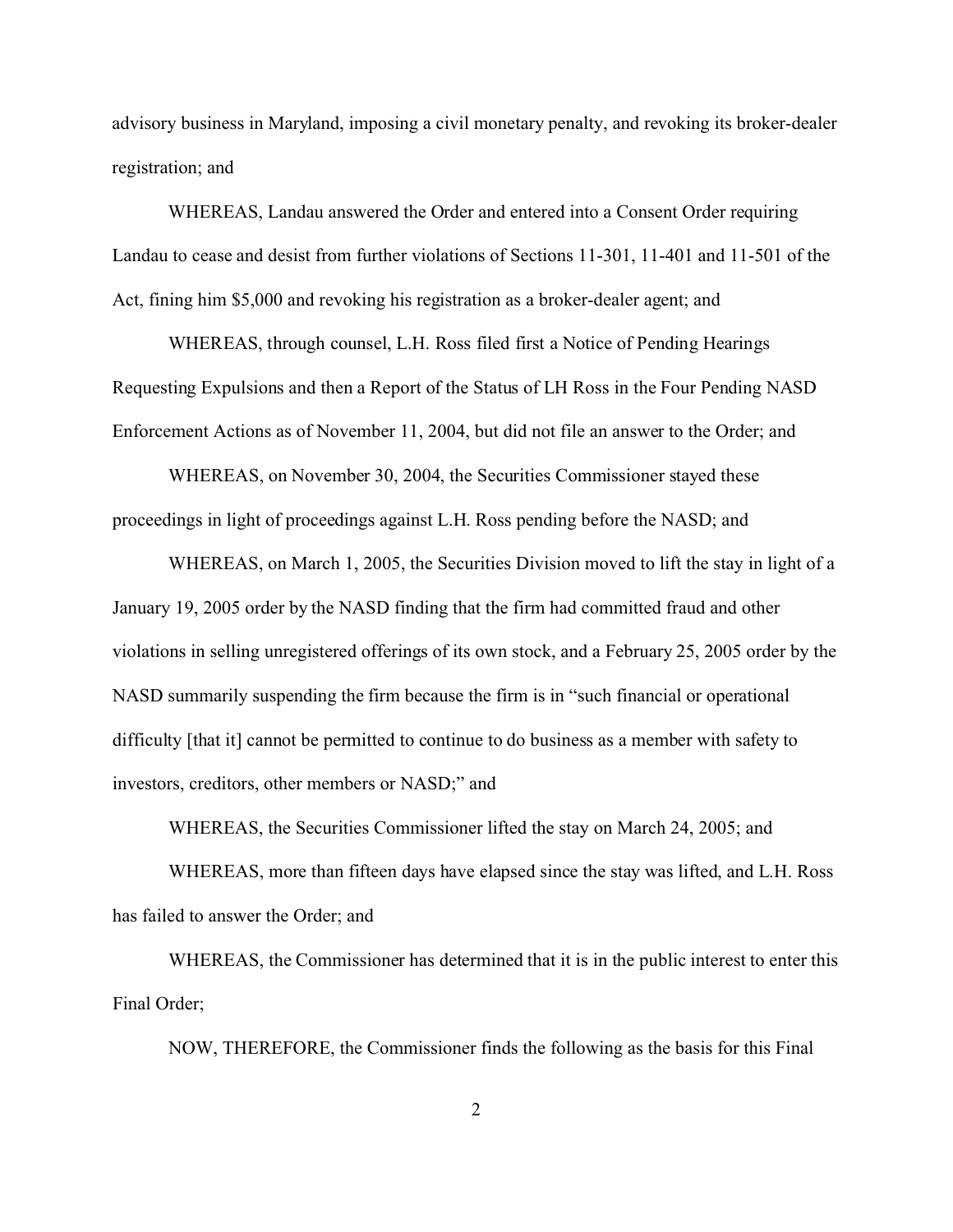Order:

### **I. JURISDICTION AND VENUE**

1. The Commissioner has jurisdiction in this proceeding pursuant to Section 11- 701.1 of the Act.

### **II. RESPONDENT**

2. L.H. Ross (CRD # 37920) is a broker-dealer headquartered in Florida with a principal place of business at 2255 Glades Road, Suite 425W, Boca Raton, FL 33431. It has been registered with the Division since January 1996. The NASD suspended the firm on February 25, 2005 and expelled it on March 17, 2005.

### **III. FINDINGS OF FACTS**

## Registered Representatives of L.H. Ross

3. Landau (CRD #2401167) was a representative of L.H. Ross registered with the Division from January 2, 2004 until February 4, 2004.

4. Marc S. Kimmel (CRD # 2805550) was a representative of L.H. Ross registered with the NASD from November 2002 until April 10, 2003 and from May 5, 2003 until March 17, 2005 and with the Division from July 23, 2003 until March 17, 2005. He has not passed the Series 24 exam and has never been registered as a principal.

5. According to CRD, there is a Leowa N. Grober (CRD # 2623111) who was a representative of L.H. Ross registered with the NASD from August 29, 2003 until March 5, 2004 and with the Division from October 12, 2003 until March 5, 2004.

#### Bede Clarke

6. Bede Clarke is a Maryland resident. He is not an accredited investor.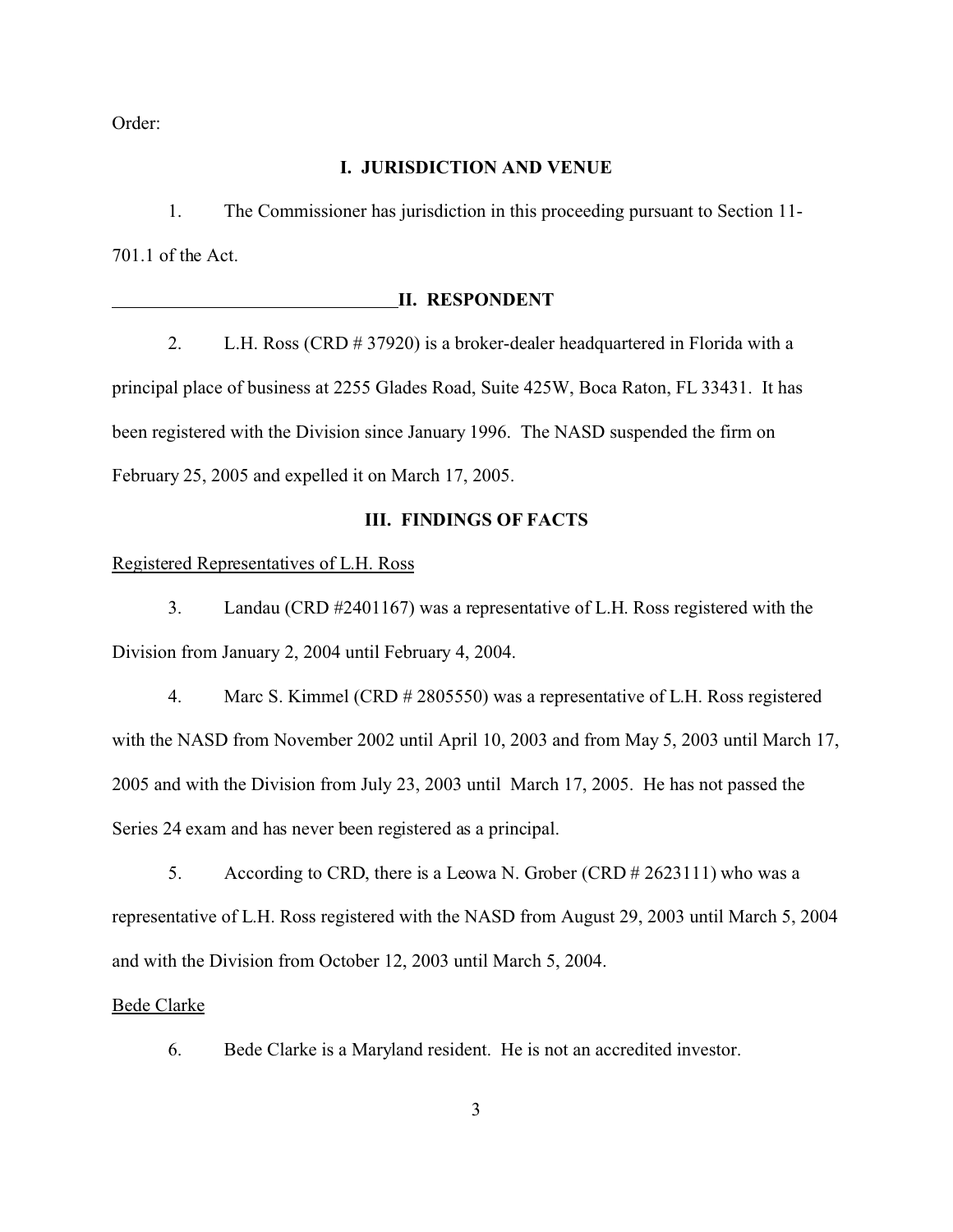7. In about September 2003, Landau made an unsolicited cold call to Bede Clarke, seeking his business and using high pressure sales tactics. Landau was not registered in Maryland until January 2, 2004, after the cold call.

8. On October 6, 2003, after Landau spoke with Clarke, L.H. Ross opened an account for Clarke. The new account form dated October 6, 2003, shows Marc Kimmel both as the registered representative on the account and as the supervisory principal. Kimmel, however, did not sign the form. Nor did Kimmel speak with Clarke before the account was opened. Kimmel is not registered as a principal.

9. Clarke's brokerage statements for the months of October through December 2003 show Newman Grober as his investment consultant. Clarke has never communicated with Grober.

10. On December 9, 2003, Clarke signed a form to obtain online access to his account, identifying "John Landau" as his investment consultant because he had dealt only with Landau at L.H. Ross.

11. Landau's solicitation of Clarke violated respondent's Supervisory Procedures and Compliance Manual dated October 2001 ("Compliance Manual"), which stated, in pertinent part:

"Unregistered cold callers may not pre-qualify prospective customers as to financial status and investment history; or solicit new accounts . . . ."

12. Landau recommended that Clarke invest in a private placement offering of L.H. Ross' own stock. To solicit the investment, Landau told Clarke that the company would go public in a matter of weeks and that L.H. Ross would be "self-clearing" in a few months. Clarke sent L.H. Ross a check for \$10,000 on about November 19, 2003. The check cleared on

4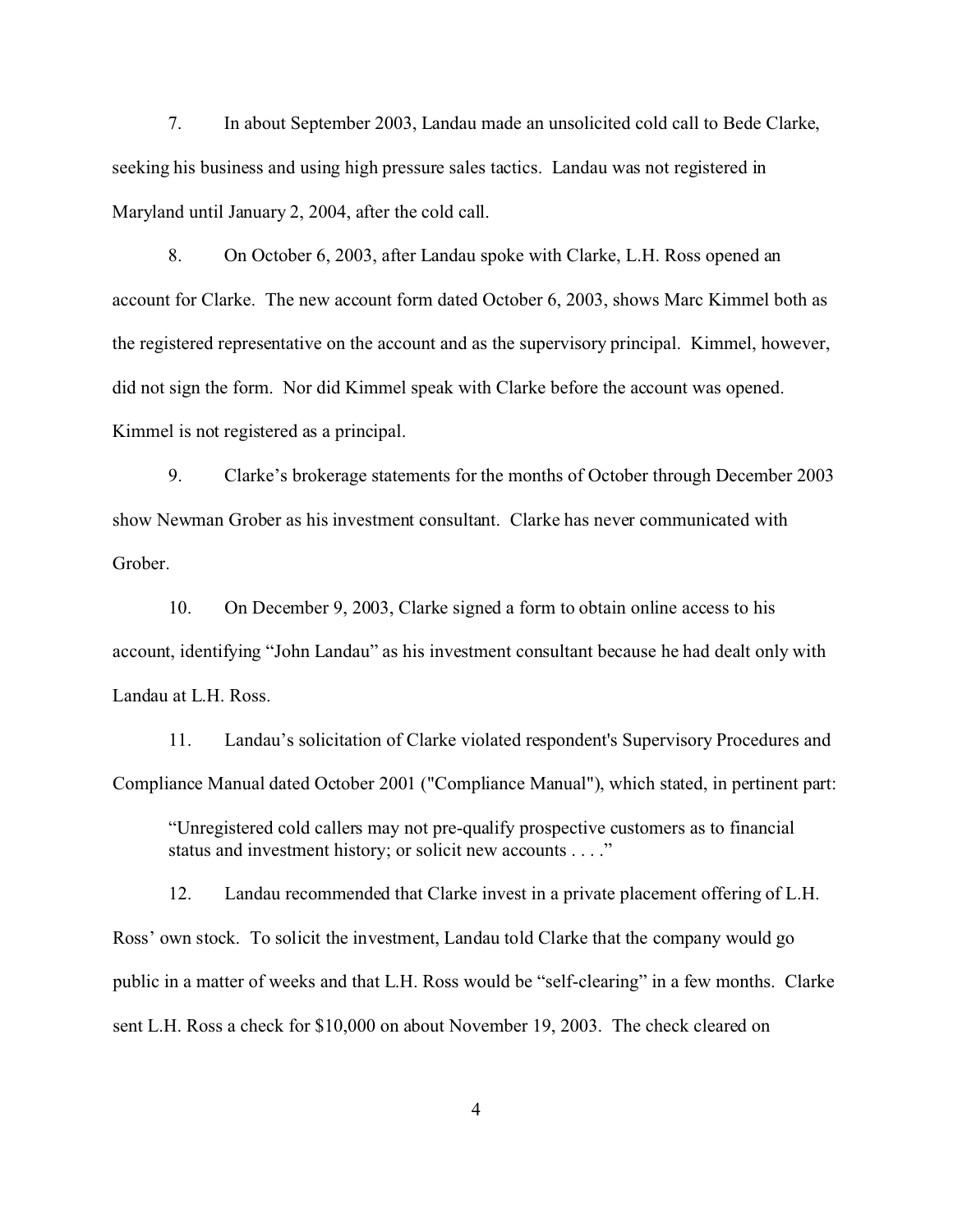November 21, 2003. Clarke, however, did not sign the subscription agreement for the private placement offering until November 25, 2003. He never received a prospectus or private placement memorandum. He was not told that L.H. Ross had lost millions of dollars since 2001 or that L.H. Ross was the subject of a series of disciplinary proceedings filed by the NASD and state securities regulators.

13. After he became concerned because he had received no paperwork from L.H. Ross reflecting his investment, Clarke was able to speak with Marc Kimmel, described as the office manager. Kimmel told him that the stock that he had bought for \$14 a share was then selling for about \$24.

14. L.H. Ross' stock was not publicly traded and was not selling for \$24 a share.

15. In June 2004, L.H. Ross offered rescission to Clarke and reimbursed him the amount of his investment plus interest.

### Other Maryland Investor

16. In about March 2004, a second Maryland resident invested \$200,000 in shares of L.H. Ross' preferred stock at its private offering.

#### **Registrations**

17. L.H. Ross did not file with the Division a registration statement or exemption application for its private placement until May 10, 2004. The May filing identifies two Maryland investors, including one who is not accredited.

18. Landau was not registered in Maryland at the time he solicited investments from Clarke.

19. Kimmel was not registered as a principal at the time he approved Clarke's new

5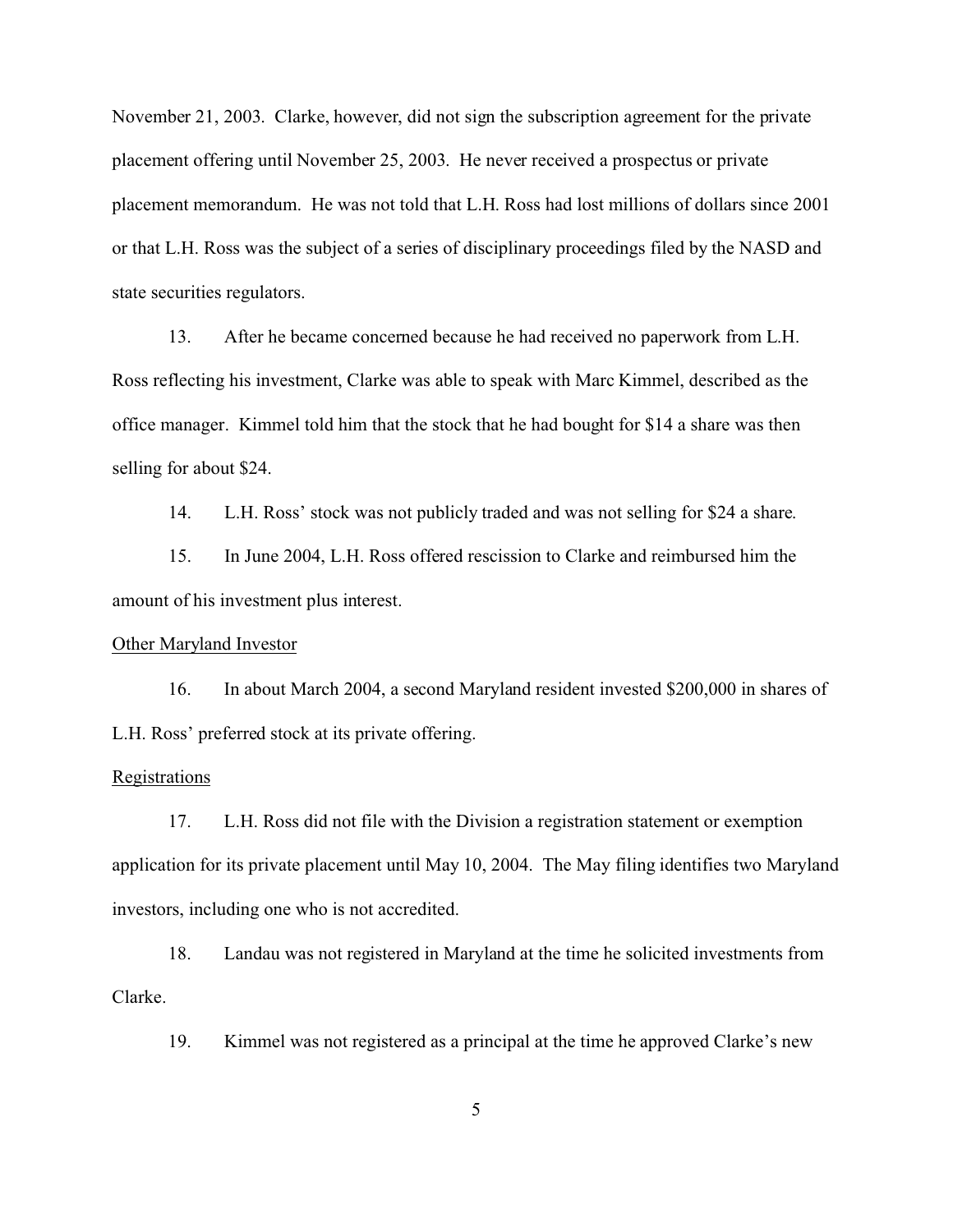account form.

#### **IV. CONCLUSIONS OF LAW**

The Commissioner concludes that:

20. L.H. Ross wilfully violated Sections 11-402 and 11-301 of the Securities Act by employing unregistered persons, permitting unqualified persons to serve as supervisors and principals, and authorizing false and misleading sales presentations.

21. L.H. Ross engaged in dishonest and unethical practices by using unregistered persons to solicit funds for its own private placement without registering the securities or providing disclosure of material facts.

### **V. ORDER**

NOW, THEREFORE, IT IS HEREBY ORDERED that:

1. L.H. Ross cease and desist from engaging in the offer and sale of securities in violation of the Act.

2. L.H. Ross is permanently barred from engaging in the securities and investment advisory business in Maryland.

3. L.H. Ross' registration as a broker-dealer in Maryland is revoked.

4. A civil monetary penalty, pursuant to Section 11-701.1 of the Securities Act, in the amount of \$10,000 is imposed.

6